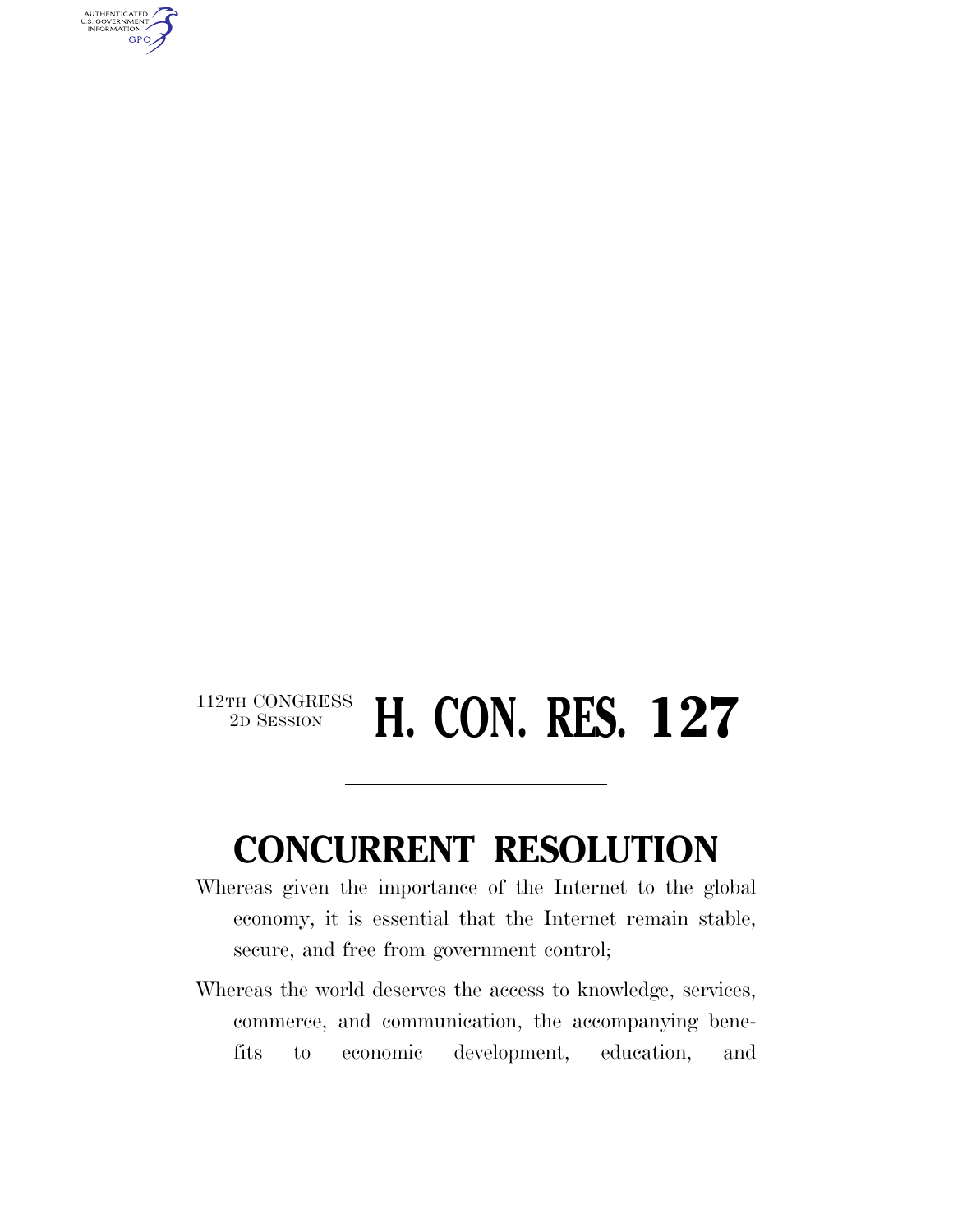health care, and the informed discussion that is the bedrock of democratic self-government that the Internet provides;

- Whereas the structure of Internet governance has profound implications for competition and trade, democratization, free expression, and access to information;
- Whereas countries have obligations to protect human rights, which are advanced by online activity as well as offline activity;
- Whereas the ability to innovate, develop technical capacity, grasp economic opportunities, and promote freedom of expression online is best realized in cooperation with all stakeholders;
- Whereas proposals have been put forward for consideration at the 2012 World Conference on International Telecommunications that would fundamentally alter the governance and operation of the Internet;
- Whereas the proposals, in international bodies such as the United Nations General Assembly, the United Nations Commission on Science and Technology for Development, and the International Telecommunication Union, would justify under international law increased government control over the Internet and would reject the current multistakeholder model that has enabled the Internet to flourish and under which the private sector, civil society, academia, and individual users play an important role in charting its direction;
- Whereas the proposals would diminish the freedom of expression on the Internet in favor of government control over content, contrary to international law;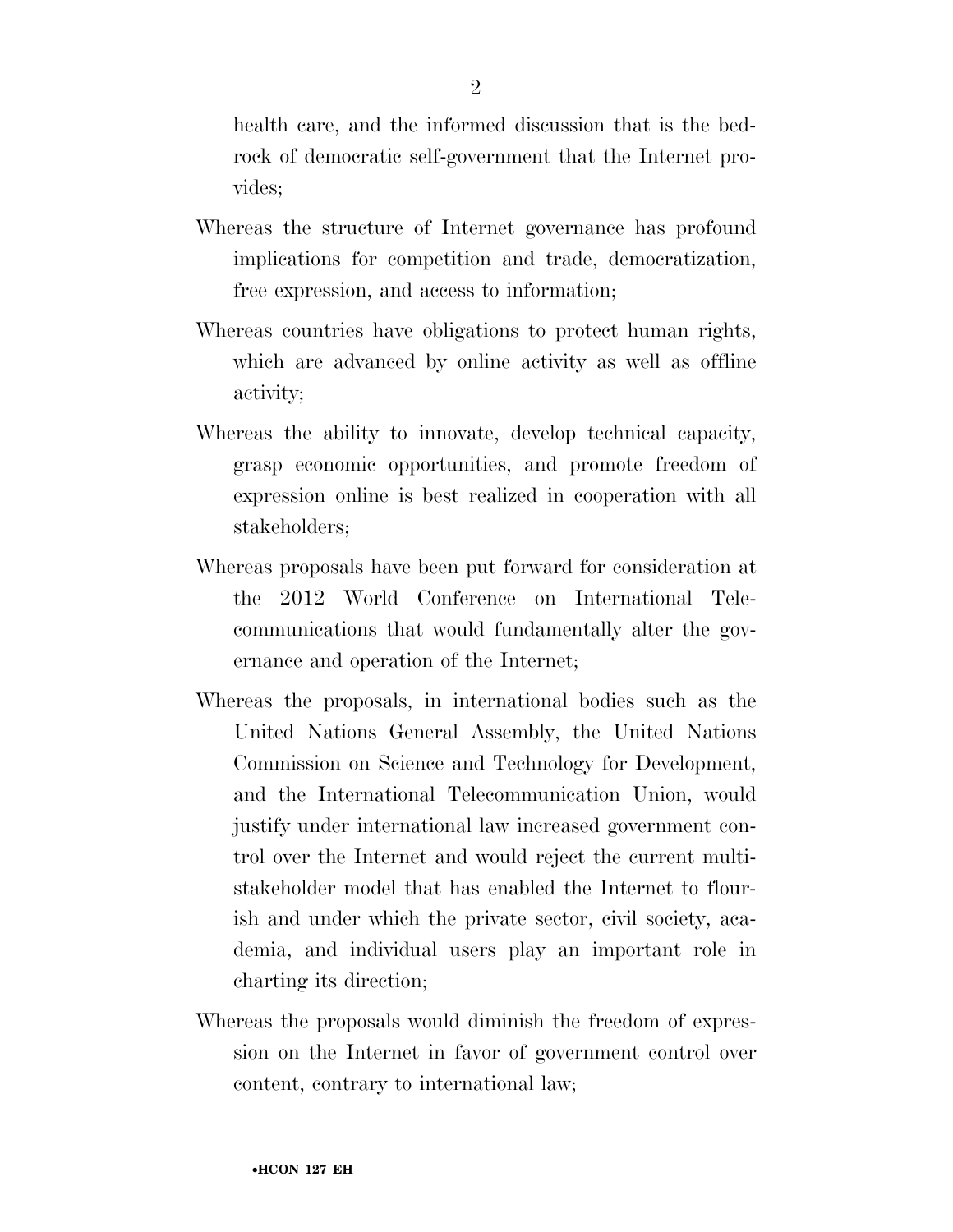- Whereas the position of the United States Government has been and is to advocate for the flow of information free from government control; and
- Whereas this and past Administrations have made a strong commitment to the multistakeholder model of Internet governance and the promotion of the global benefits of the Internet: Now, therefore, be it
- 1 *Resolved by the House of Representatives (the Senate*  2 *concurring),* That it is the sense of Congress that the As-3 sistant Secretary of Commerce for Communications and 4 Information, in consultation with the Deputy Assistant 5 Secretary of State and United States Coordinator for 6 International Communications and Information Policy, 7 should continue working to implement the position of the 8 United States on Internet governance that clearly articu-9 lates the consistent and unequivocal policy of the United 10 States to promote a global Internet free from government 11 control and preserve and advance the successful multi-12 stakeholder model that governs the Internet today.

Passed the House of Representatives August 2, 2012.

Attest:

*Clerk.*